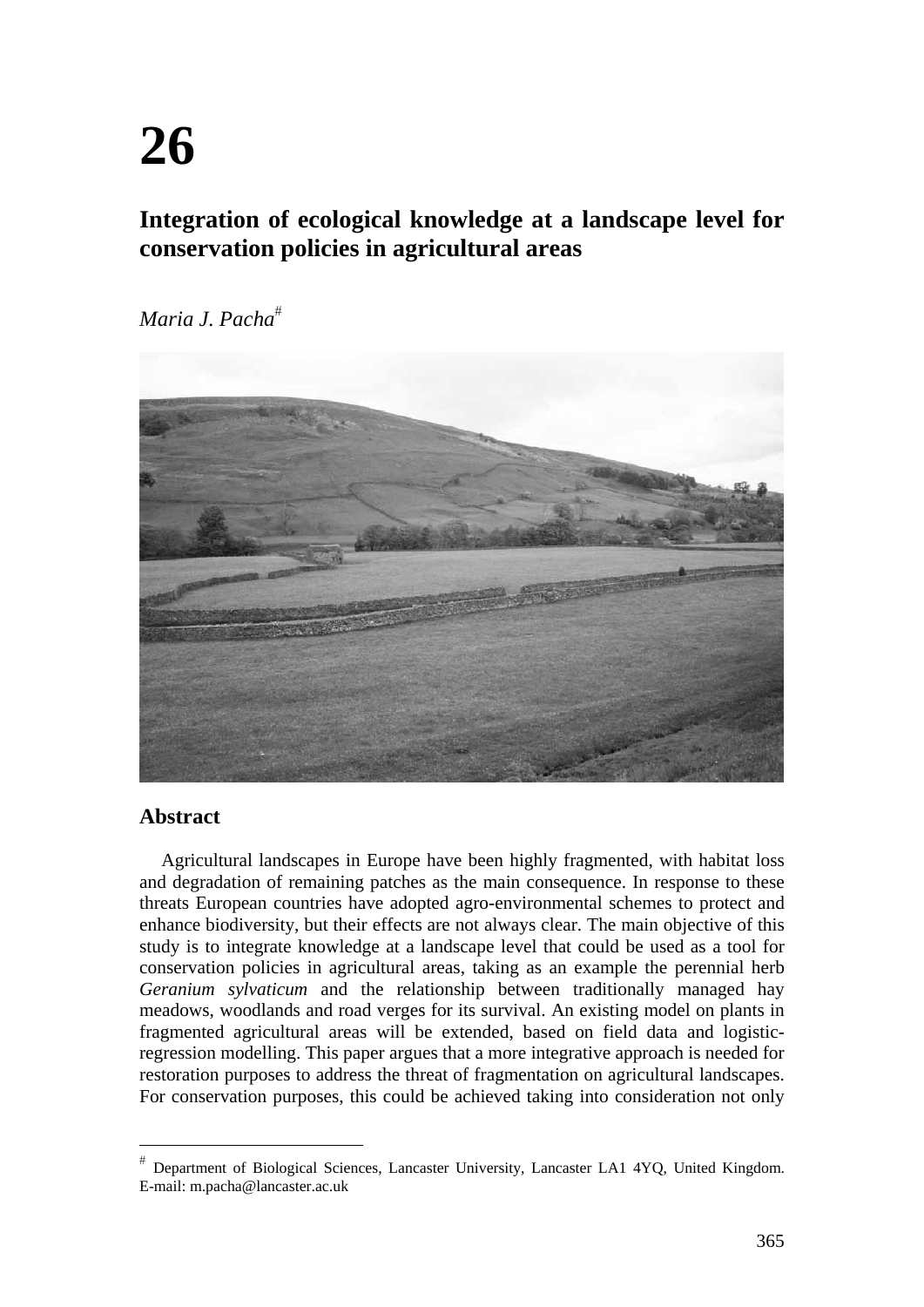single habitats but a network of associated ones and also reconstructing the historical land-use practices that reflect the landscape dynamics.

**Keywords:** fragmentation; agricultural landscapes; *Geranium sylvaticum;* hay meadows; woodlands; road verges; holistic approach; habitat networks; conceptual model

# **Introduction**

In the UK, as in many European countries, the decrease of unimproved grasslands has been particularly widespread (Critchley, Burke and Stevens 2004). This is of great concern as most of the European biodiversity is associated with cultural landscapes. The agro-environment schemes were implemented at the European level to ameliorate the problem of habitat loss in agricultural landscapes, and farmers are paid for adopting environmentally beneficial management practices. In the UK, among other schemes, the main one that was introduced in 1987 was the Environmentally Sensitive Areas scheme, in extensive areas of conservation value that were particularly vulnerable. Various studies have been carried out to evaluate the effectiveness of the schemes in general (ADAS 1996; Critchley, Burke and Stevens 2004) but it is still unclear whether AE schemes have been successful in achieving their goal to protect and enhance species-rich grasslands not only in the UK but also in Europe (Kleijn and Sutherland 2003; Kleijn et al. 2001).

The lack of rigorous studies was identified as one of the main causes of this ambiguity, but also the focus of the surveys could have had an important impact in the evaluations. Most of the approaches to evaluate the effectiveness of the schemes compared biodiversity in the agro-environment schemes and control areas at one point in time. In most of the cases the field or farm scales were the only ones that were considered for plants and insects (Zechmeister et al. 2003; Feehan, Gillmor and Culleton 2001) and birds (Bradbury and Allen 2003). None of these studies have acknowledged the importance of the landscape pattern where the field is embedded. This individualistic approach fails to recognize how the landscape determines the persistence of natural populations in organisms, as has been demonstrated in several studies (Ouborg 1993; Harrison and Bruna 1999; Opdam, Verboom and Pouwels 2003; Hanski 1999; Petit and Burel 1998). Fragmentation and biodiversity loss operate at different scales depending on the relationship between fields and the spatial structure of the surrounding habitat.

The objective of this chapter is to incorporate knowledge at a landscape level as a tool for conservation in agricultural areas, thus integrating ecological knowledge and policy for effective conservation; also to broaden existing knowledge of the persistence of plant populations in fragmented habitats. Particularly I will focus on the perennial herb *Geranium sylvaticum* and the habitats where it is found in northern England: woodlands, road verges and especially, traditionally managed meadows, *Anthoxanthum odoratum* – *Geranium sylvaticum* grasslands, a Priority Habitat in the EU Habitats Directive. The main assumption in this research is that for the persistence of *Geranium sylvaticum* in a fragmented landscape, the relationship between the three habitats is a key aspect that needs to be taken into consideration for conservation and agricultural policies. The concepts developed in the present chapter could be used for conservation purposes and to improve the effectiveness of agro-environment schemes in the area using a more integrative and holistic approach, where not individual habitats are considered alone, e.g. hay meadows, but the quality and the historical land use of the whole landscape is addressed. To develop these ideas, a conceptual model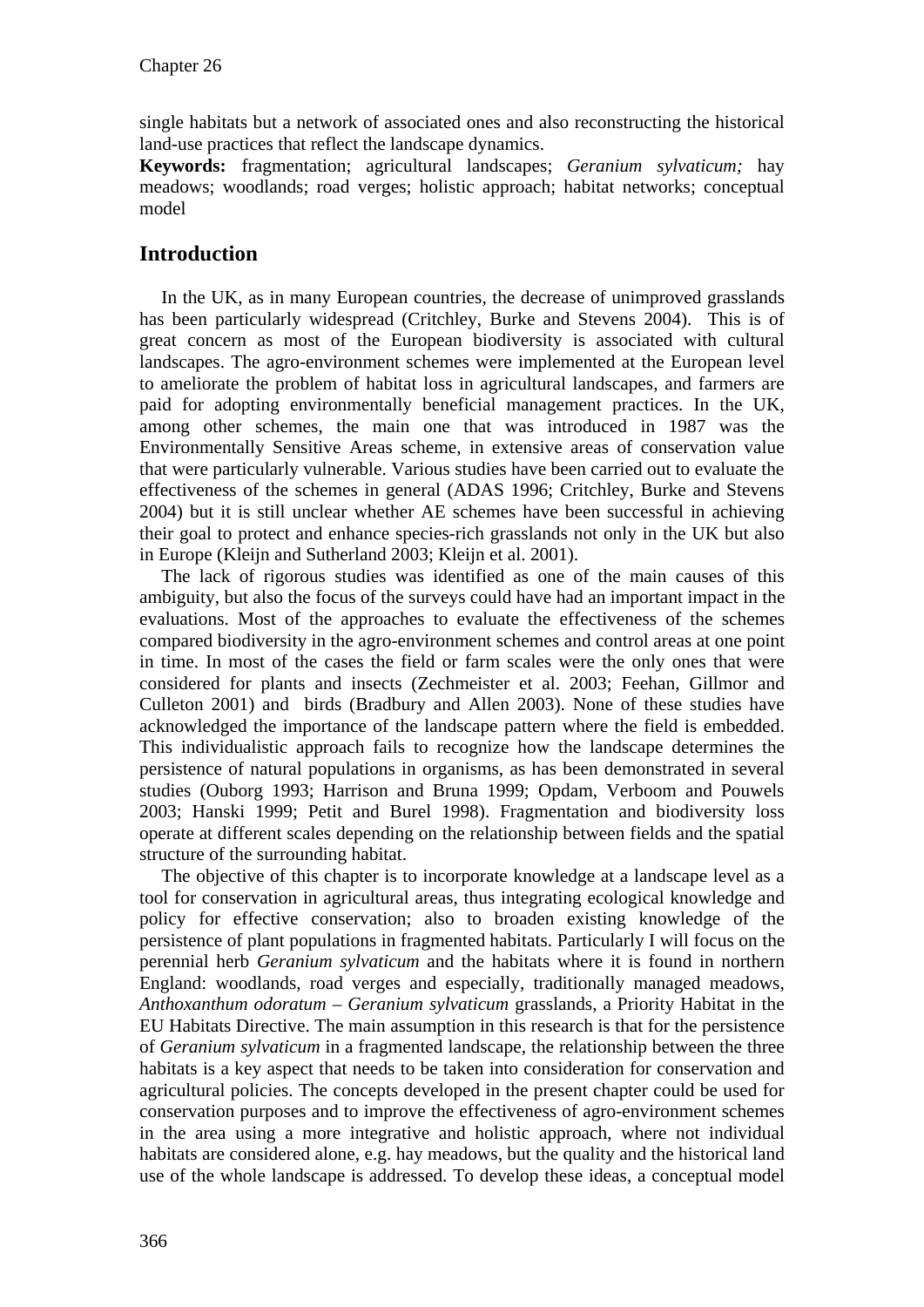for the population dynamics of *Geranium sylvaticum* will be built from a previous, more general model that will be described in the following section.

#### **Conceptual model for plants in agricultural landscapes**

Geertsema et al. (2002) have developed a model for survival of plant populations in fragmented agricultural landscapes (Figure 1), using metapopulation theory (Hanski 1999). The main assumptions of this model are that the stage or phase of a local population in space and time is determined by the presence or absence of plants and/or a seed bank and these in turn are influenced by the quality of the patch. Population dynamics occur mainly by colonizations or extinctions and habitats could have quality changes over time.



Figure 1. Conceptual model of the population dynamics within patches that are occupied by plants, seed bank and the demographic processes that could be operating. Factors that could influence the demographic processes are  $Q=$  habitat quality,  $D=$  habitat dynamics,  $C=$  habitat configuration, S= species characteristics. Reproduced with permission of Geerstema et al. (2002)

Furthermore, quality and habitat configuration play a major role in the demography of plant populations at a local and landscape scale. Quality enables seeds coming from other patches to establish and, in turn, the plants can produce more seeds or grow in a vegetative way, increasing the population size both above and below ground. Seed banks also are influenced by quality and, together with the species characteristics and the age of the seed bank, could constitute a reservoir of seeds for future nonfavourable seasons or to increase the potential density of seed production, causing an increase in the dispersal and gene flow through the landscape. Both patch quality and configuration of the habitat contribute to the spatial cohesion of the habitat network for a species, and processes at the local scale could have implications at the landscape level.

Plant dispersal ability also influences patch (re)colonization and population dynamics through habitat configuration. In the model, Geerstema et al. (2002) particularly emphasize the type of seed banks and dispersal to determine plant strategies in agricultural landscapes. Species could overcome hostile environment in time, by having persistent seed banks and short-distance dispersal, or cross a hostile environment in space, by transient seed banks and long-distance dispersal. However,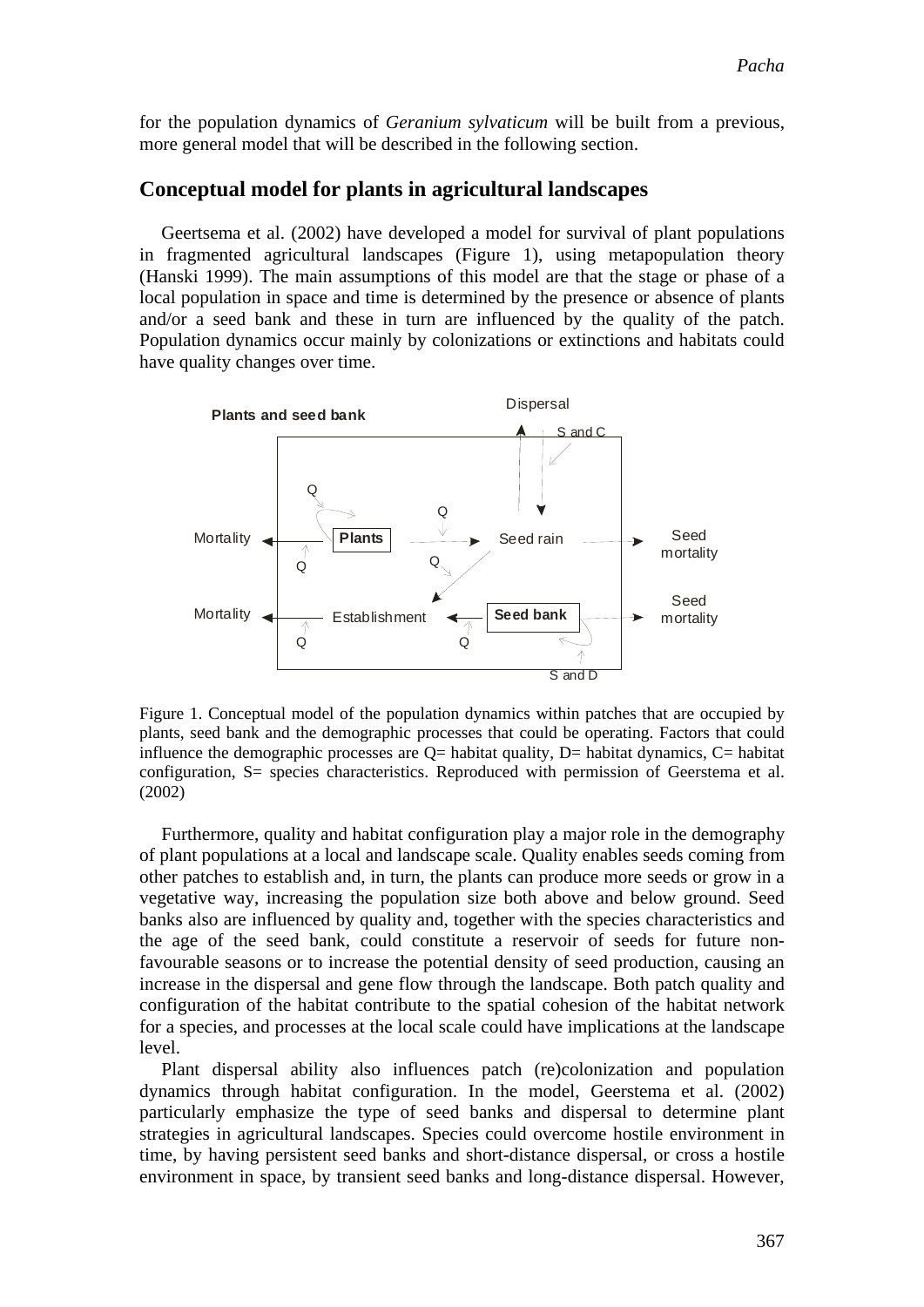it is not clear how this model could be applied to plants that do not have either of these strategies and are more stable. In species-rich grasslands, which are one of the most endangered habitats in agricultural landscapes, there are herbs like *G. sylvaticum*  that are not successful dispersers and neither have persistent seed banks. They have very local dynamics and they could have evolved in stable environments where they did not have to adapt to (re)colonize empty patches and where the threat of extinction was also low because of the stability of the system (Geertsema, Opdam and Kropff 2002). Thus, it would be useful to know which factors influence their demographic processes.

## **A case study of fragmentation:** *Geranium sylvaticum* **and its habitats**

*Geranium* is a perennial plant characteristic of cool and moist climate (Preston, Pearman and Arnold 2002) that is found on neutral to calcareous and moderately mesotrophic soils (Rodwell 1993; 1991). Though it has vegetative reproduction through its rhizomes, which also are used for storage (Schulze 1982), it also has sexual reproduction and produces seeds that are dispersed through ballistic explosion up to several metres. The seeds need a vernalization period to break the dormancy and activate its germination. However, *Geranium* has a transient seed bank (Fitter and Peat 1994) and, thus, there is not a significant contribution to the general meadow seed bank (Smith et al. 2002). For this reason the seed-bank section of the original model will not be taken into consideration. What it is not known is the contribution and importance of seed production for the persistence of *Geranium*, and the precise role of vegetative reproduction.

To investigate the fragmentation pattern of *G. sylvaticum* in road verges, hay meadows and woodlands, vegetation information was recorded in 2002-2003 in the Yorkshire Dales National Park, UK. A re-survey of 120 fields using  $1m^2$  and 180 point samples of road verges where *G. sylvaticum* used to be present in the past was carried out and the presence and abundance of all vascular species was recorded. Though woodlands were not surveyed, there was past information about their status.

To assess the extent of isolation of hay meadows from meadows, road verges and woodlands in the last 20 years, distance measures (m) were recorded from meadows to the nearest road verges and woodlands using GIS from two periods, 1980-1985 and 2003. In addition buffers from the edge of the fields to 100 and 500 m were set and the area and number of patches of rough, improved, semi-improved and unimproved grassland and woodland present in 1980 were calculated. Logistic-regression models were then constructed for *G. sylvaticum* where the effects of habitat, management and spatial variables were considered.

Preliminary results from meadows demonstrate that *G. sylvaticum* has disappeared from nearly 40% of original sites and that meadows have become ten times more isolated in the last 20 years. However, the distances to road verges and woodlands have remained similar to those in the past, demonstrating that these are more stable habitats. Logistic regressions using stepwise forward selection where the overall presence of *G. sylvaticum* in 2003 was the response variable, showed that field quality and the type of adjacent habitat were important factors affecting the presence of the species in meadows and road verges. Field quality  $(B=1.580, p<0.0001)$ , area of unimproved grasslands within 100 m  $(B=1.655, p<0.0001)$  and area of woodland within 100 m (0.001) were the most relevant variables explaining the presence of *G. sylvaticum* in 2003. On the other hand *G. sylvaticum* was not likely to be found in areas of improved grasslands within 100 m (B=-1.340,  $p < 0.05$ ).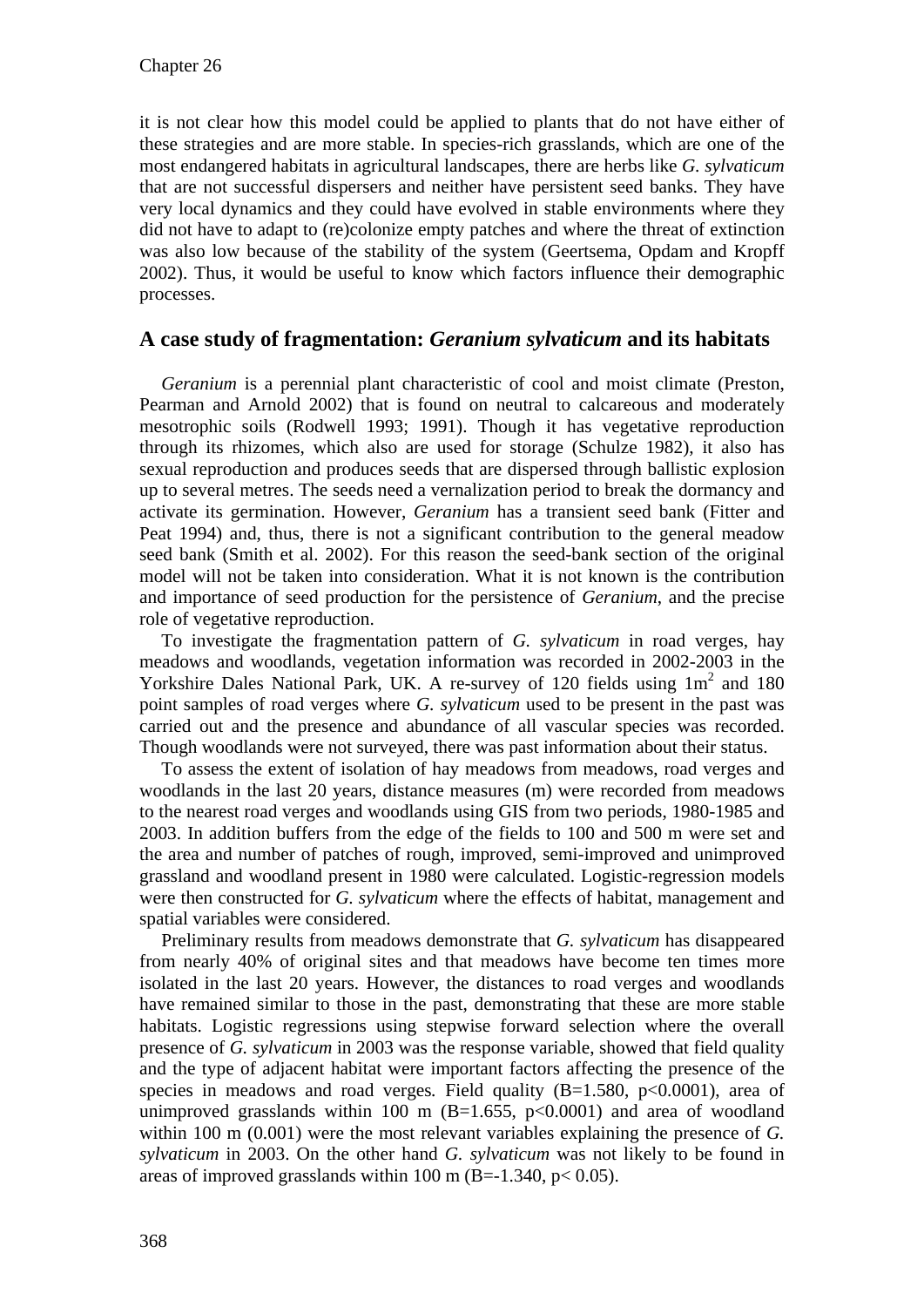An important point that needs to be highlighted is that the data of the adjacent habitat were from 1980, more than 20 years ago, giving some indication of a possible time-lag effect in the response of *G. sylvaticum* to landscape changes. Indeed, further analysis indicated that there was a significant positive correlation between the incidence of *G. sylvaticum* in 1980 and the percentage of unimproved grasslands in 1980 (Spearman's rho=0.374, p<0.05). However, when the same habitat of 1980 was compared with the incidence of the species in 2003 the correlation was higher (Spearman's rho= 0.583, p<0.001).

#### **A new model for habitat integration at the landscape level**

From the relationship between *G. sylvaticum*, field quality, adjacent habitat and the relevance of road verges, meadows and woodlands for the dynamics of the species, a new synthesis could be made based on the previous model (Geertsema, Opdam and Kropff 2002), to understand the population dynamics of *G. sylvaticum* in agricultural habitats (Figure 2). Because *G. sylvaticum* has a transient seed bank that may not be important for the survival of the population in the long term, this part of the original model will be excluded. One of the main assumptions in this model is that the relationship between road verges, woodland and meadows is dynamic and could change in time mainly due to management practices, which in turn affects habitat loss and fragmentation.

At high altitudes in the Pennines in the UK, woodland such as the *Fraxinus* – *Sorbus* – *Mercurialis* type (Rodwell 1991) was probably the original habitat where *G. sylvaticum* was present, though it may never have reached high levels of dispersion or abundance, being such a light-demanding plant (Hill et al. 1999). Through woodland clearance, meadows and pastures were established locally in the landscape, *G. sylvaticum* itself benefiting from the combination of grazing and mowing associated with the taking of a hay crop in the open environment. The 'park meadows' of Norway and other parts of Scandinavia (Eriksson, Cousins and Bruun 2002) perhaps preserve the kind of agricultural landscape that developed early in the Pennines. Later, enclosure of the better land close to the farmsteads created the pattern of in-bye meadows and pastures that remains largely intact today, eventually providing extensive stretches of fields in the valley-bottom landscape that were a very congenial environment for the frequent and abundant occurrence of *G. sylvaticum* and the associated suite of herbs seen in *Anthoxanthum odoratum* – *Geranium sylvaticum*  grassland (Rodwell 1993).

These hay meadows may provide the ideal condition for *G. sylvaticum* to become a constant and abundant species as the management practices provide the appropriate scenario for its establishment. Light grazing favours *G. sylvaticum* and also controls other more competitive grasses (Smith and Rushton 1994); also the traditional management encourages genetic diversity. Phenological studies of hay-meadow species indicate that the early-flowering species, like *G. sylvaticum,* develop ripe seed mainly during July, which coincides more or less with the existing cutting dates, allowing the bulk of the seed to be shed over this period and outcompeting species whose fruits ripen later (Smith and Jones 1991). Together with hay making, light grazing stimulates the abundance of *G. sylvaticum,* either by seed production or by vegetative growth. By opening the sward, in this way, through the provision of niches for lower-growing species, traditional management encourages the abundance of *G. sylvaticum*, which otherwise would be outcompeted by fast-growing species. However, since the 1940s, these hay meadows have been transformed from low-input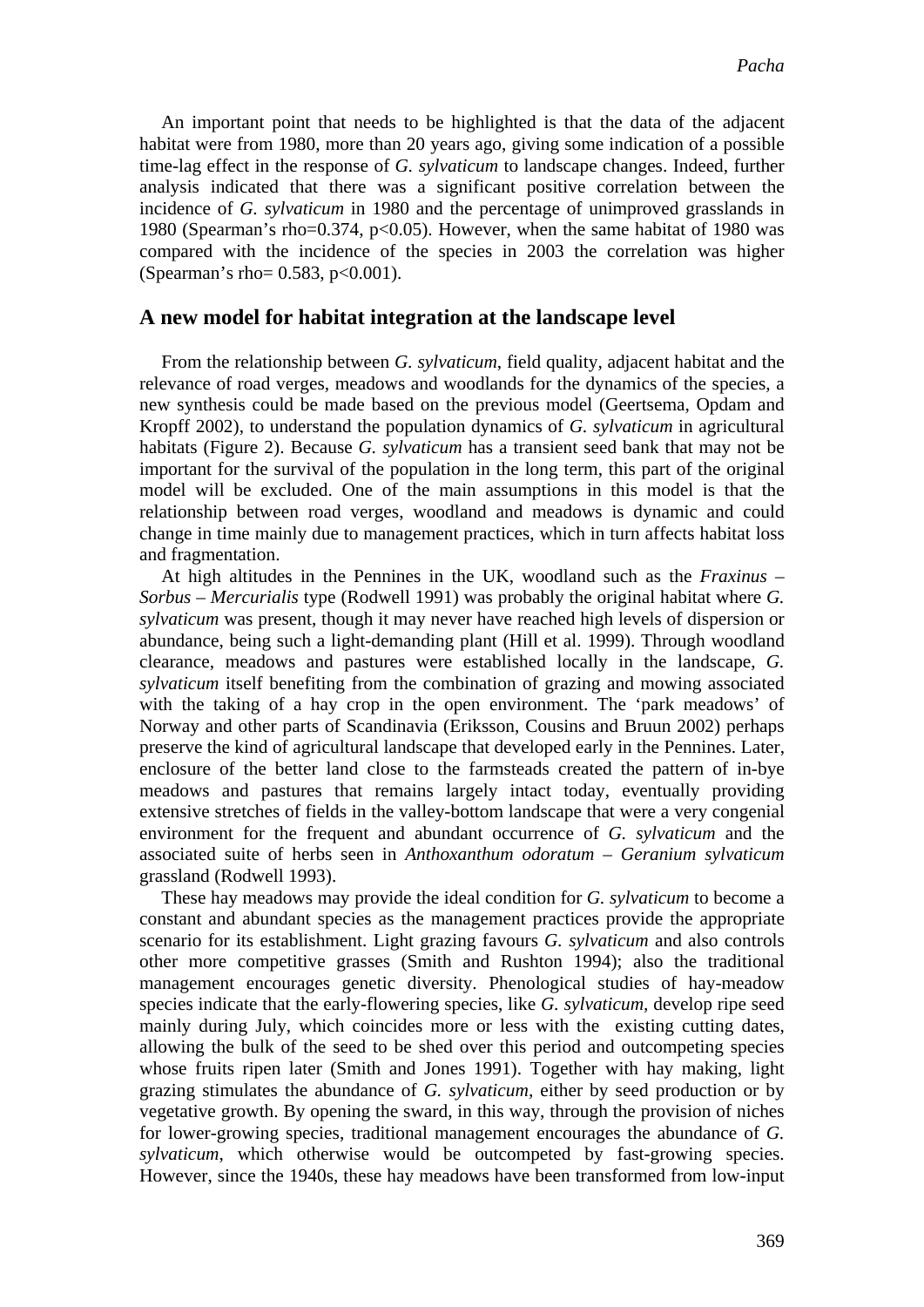and traditionally managed vegetation to high-input and intensively managed swards with the application of chemical fertilizers and herbicides. Now it is believed that the total area of *Anthoxanthum* – *Geranium* grassland is only 610 ha.



Figure 2. Conceptual model of the population dynamics of *G. sylvaticum* in woodlands, meadows and road verges. Arrows of different thickness indicate demographic processes and their importance. Letters indicate which factors influence these processes.  $(Q =$  habitat quality, D =habitat dynamics, C = habitat configuration, S = species characteristics, M = management). Dashed lines indicate processes that are not yet well known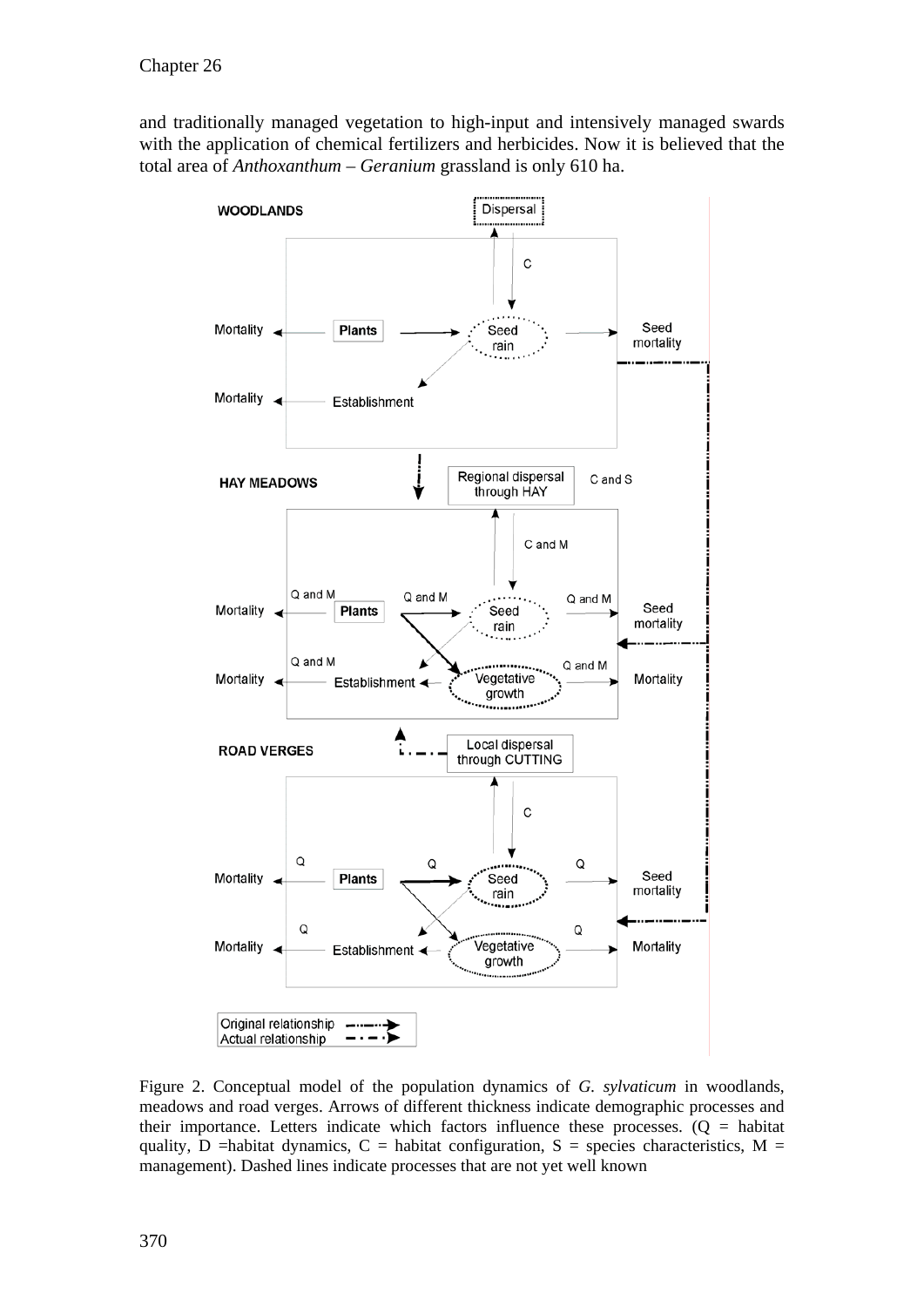Stretches of land adjacent to early roads and tracks, probably originally grazed and cut for hay, eventually became separated off as verges though they effectively preserved a habitat in which many of the meadow plants could thrive, as nearly 10% of the total hay-meadow flora are thought to be present here. Also the relationship between meadows and verges is further supported by a study on the verges in Cumbria, where in the vicinity of meadows, road verges had similar species. Verges could be regarded as marginal areas, once belonging to meadows and woodlands, which were afterwards isolated when fields became enclosed mainly by walls.

Recent studies have showed the importance of verges for the population dynamics of *G. sylvaticum.* Comparison of morphological and phenological characteristics in meadows and verges indicates that road verges are more suitable habitats for *G. sylvaticum.* Plants in road verges were double the height and width of those in meadows. Also the number of closed buds, open flowers and unripe fruit tended to be higher. The lack of grazing may stimulate the early growth of the species. Furthermore, an increase in cover of *G. sylvaticum* has been reported in areas where grazing has been stopped (Krahulec et al. 2001). Thus, plants in road verges may complete the reproduction cycle by the time that the meadow plants have begun to flower so that interbreeding between meadows and plants of road verges may not be possible. This lack of synchronization between populations indicates that these habitats are more isolated than previously believed and rejects previous ideas that meadows and verges might behave as single reproductive units. However, verges could be a reservoir of seeds of *G. sylvaticum* and a refugium when conditions in meadows are not suitable. Verges could be important targets for restoration but they have been generally neglected.

The main unanswered question concerns the dispersal mechanisms of *Geranium,* especially the importance of vegetative expansion versus seed production. What can be hypothesized is that the distribution of *Geranium* now is the result of past events of clearance and extensive management in most of the valley bottoms. What is present today is a remnant of its original distribution and is not related to the dispersal mechanisms of *G. sylvaticum* (Dupre and Ehrlen 2002). The establishment of *G. sylvaticum* in other fields may be due to movement of hay from one field to another, and if the field quality is suitable the species will establish, an important process that has also been reported in Germany (Poschold et al. 1998) and Scandinavia (Eriksson, Cousins and Bruun 2002). The mortality of the species in all stages is mainly affected by changes in management practise that would affect the field or verge quality.

## **Conclusions**

The extension of the existing model of plants in agricultural areas indicates that the landscape is a dynamic entity, which is affected by the physical and biotic environment, and in agricultural areas is mainly influenced by land use and cultural aspects that determined the landscape history. This study provides evidence that the relationships of different landscape elements could change in time mainly due to fragmentation of the original habitat and changes in land use. At first, broadleaved woodlands were abundant and served as a source of seeds and plants for hay meadows, but as this resource became scarcer, other habitats, in this case road verges, replaced woodlands and now could be the reservoir of the hay-meadow flora. The importance of the quality of the surrounding landscape for the presence of *G. sylvaticum* indicates that a more holistic approach is needed where the landscape as a whole is addressed and there is an integration of the ecology of the target species and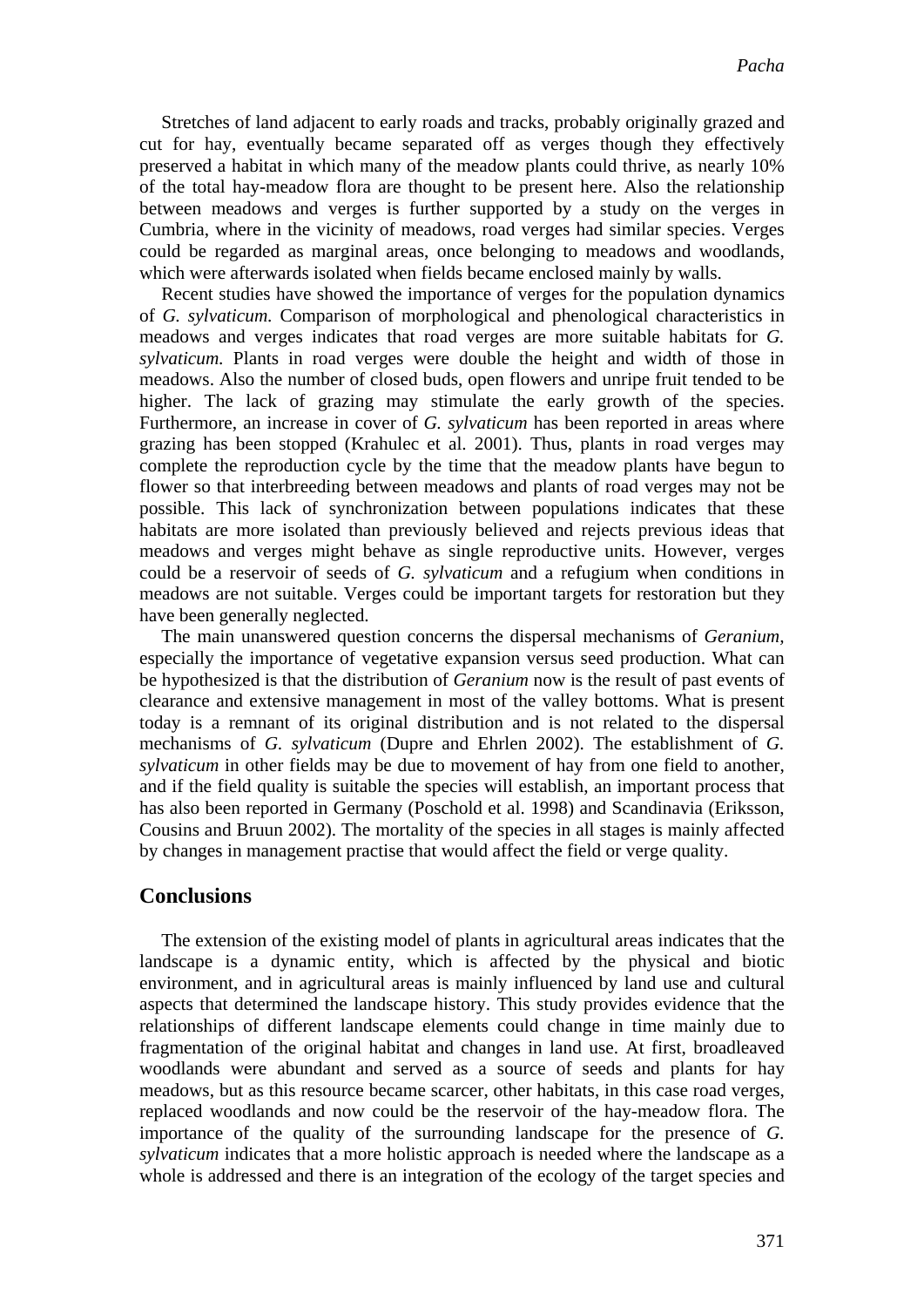the different habitats where it is present. There is evidence from other organisms that the spatial structure of the landscape affects the allocation of dispersing individuals to patches of the network (Geertsema, Opdam and Kropff 2002; Opdam and Wiens 2002). The model developed in this chapter and its implications need to be considered in conjunction with conservation policies, through agro-environment schemes, to provide integration of both landscape and ecological knowledge for the preservation of fragmented agricultural habitats.

The agro-environment schemes as the main programme for restoration of semiimproved grasslands in Europe (Kleijn and Sutherland 2003), tried to halt the extensive improvement that has accelerated after World War II and, more intensively, in the 1970s. However, most of the efforts to recreate and restore meadows through agro-environment schemes have relied only on the management practices to enhance their quality (Walker et al. 2004), and this is not the only factor that needs to be taken into consideration, as it has been reported that despite traditional management the area and number of meadows have decreased, for example, in Sweden as a result of modifications at the landscape level (Berlin, Linusson and Olsson 2000).

Furthermore, considering the results of the present research, the focus of conservation in agro-environment schemes should be broadened to consider not only farms but whole landscapes in the near proximity of target meadows. Large-scale habitat schemes could be the most effective approach targeted to carefully selected areas (Sutherland 2002). This landscape approach could be more beneficial than the farm-scale approach used at present as large-scale population processes will also influence local population dynamics for many species (Benton, Vickery and Wilson 2003). Conservation policies like the Common Agricultural Policy have failed to acknowledge the importance of the landscape as still only a whole-farm approach is being considered (Silcock, Swales and Manley 2003).

Another important result of this research that could be used for restoration purposes is the relevance of the time lag that *G. sylvaticum* showed in relation to the past landscape, indicating that ecological processes occur over longer time scales. This time lag could be encountered following a relatively fast landscape change that reduced the equilibrium of a system and where the population may linger near the old equilibrium for a while (Nagelkerke et al. 2002). This could be the case for these hay meadows, as they suffered important landscape changes due to agricultural intensification at a fast pace. The loss of species following a delay after landscape degradation is of major importance because they may determine how much extinction or other ecosystem change is waiting, as there may be ongoing changes whose full effects will be experienced in the future, even though fragmentation events have ceased (Hobbs and Yates 2003). In this respect *G. sylvaticum* is another example of a "ghost of the landscape past" (Nagelkerke et al. 2002) as its distribution is better explained by a prior landscape configuration than it is by the current one, and thus is a species that exhibits a slow response to fragmentation and which is not likely to be in equilibrium with the current landscape configuration. Moreover if species are longlived or have perennial vegetative structures or perennial seed banks, the true conservation status of many plant species in habitat fragments may be obscured (Hobbs and Yates 2003). This delay in the response of the species to changes in the landscape is a worrying fact that needs to be addressed, especially in these meadows, where herbs with similar characteristics as *G. sylvaticum* are present. The explanation of a time-delayed response to environmental and landscape conditions may explain why in the ESA monitoring (Critchley et al. 2004), despite conservation efforts, meadow quality is still declining. This phenomenon of population decline after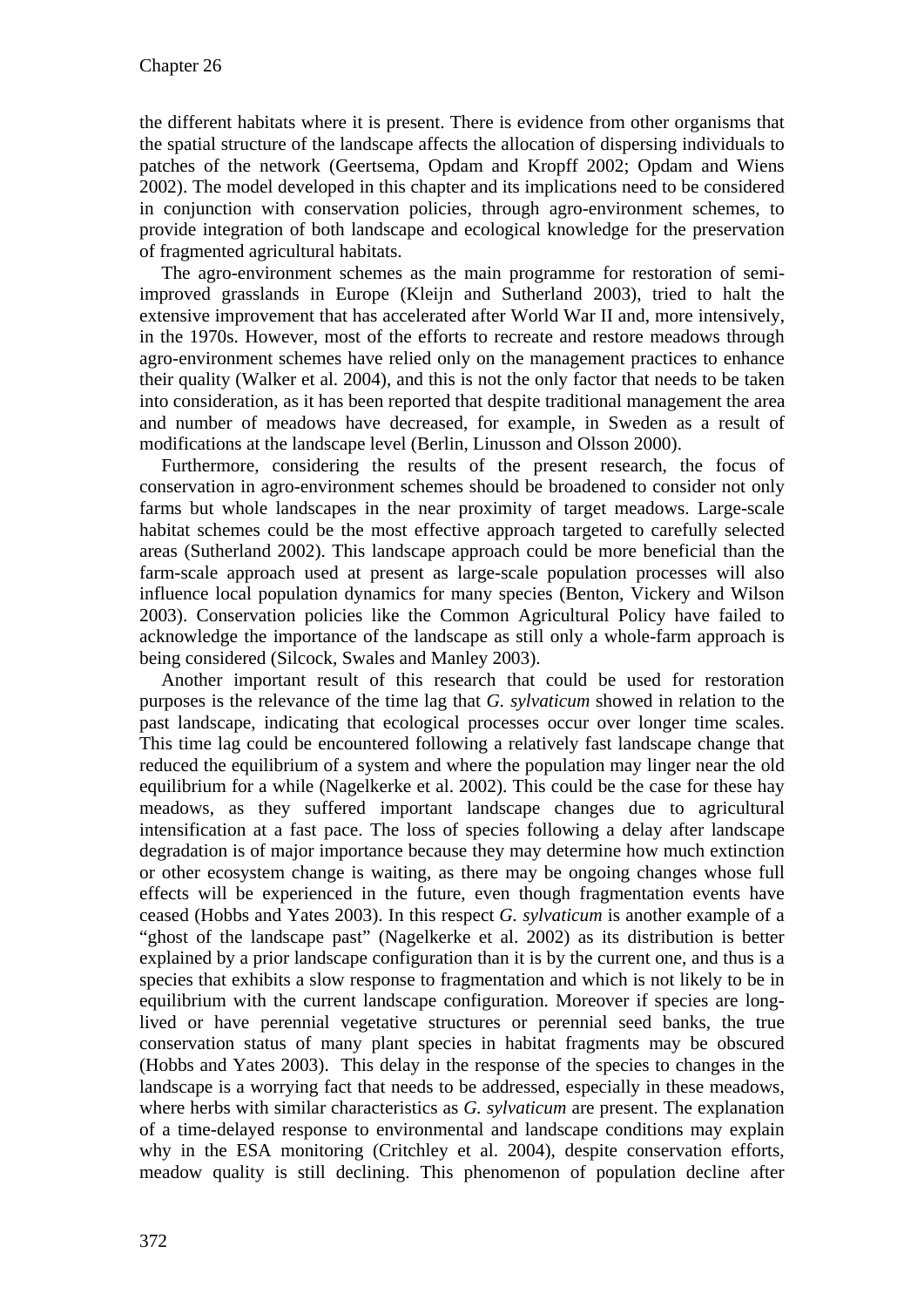landscape degradation has been also documented for carabid beetles (Petit and Burel 1998) and forest plant species (Grashof-Bokdam and Geertsema 1998; Kolb and Diekmann 2004). This factor is of prime importance for policy decisions on conservation issues, and it shows that the habitat is not static and that what is present today and what is the conservation target, may not be in a stable equilibrium.

This approach, integrating the knowledge based on the ecology of a species and its habitats at different spatial and temporal scales, could be used for conservation policies of agricultural areas. For restoration to be successful in hay meadows there is a need to broaden its scope from local processes (e.g. fields) to consider landscape patterns, temporal scales and land-use history, as it was shown that studying a system in one point in time is not enough to understand the processes that are occurring. This information could then be applied to policy and decision-making for sustainable landscape planning.

### **References**

- ADAS, 1996. *Botanical monitoring of grassland in the Pennine Dales ESA 1987- 1995: ADAS report for the Ministry of Agriculture, Fisheries and Food*. ADAS, Wolverhampton. [http://www.defra.gov.uk/erdp/pdfs/esaspdfs/stage1/ PENBOTGR.pdf]
- Benton, T.G., Vickery, J.A. and Wilson, J.D., 2003. Farmland biodiversity: is habitat heterogeneity the key? *Trends in Ecology and Evolution,* 18 (4), 182-188.
- Berlin, G.A.I., Linusson, A.C. and Olsson, E.G.A., 2000. Vegetation changes in seminatural meadows with unchanged management in southern Sweden, 1965- 1990. *Acta Oecologica International Journal of Ecology,* 21 (2), 125-138.
- Bradbury, R.B. and Allen, D.S., 2003. Evaluation of the impact of the pilot UK Arable Stewardship Scheme on breeding and wintering birds. *Bird Study,* 50 (Pt. 2), 131-141.
- Critchley, C.N.R., Burke, M.J.W. and Stevens, D.P., 2004. Conservation of lowland semi-natural grasslands in the UK: a review of botanical monitoring results from agri-environment schemes. *Biological Conservation,* 115 (2), 263-278.
- Critchley, C.N.R., Fowbert, J.A., Wright, B., et al., 2004. *Upland hay meadows in the Pennine Dales ESA: vegetation changes in 1987-2002 and its relation with management practices and soil properties*. ADAS, Rochedale.
- Dupre, C. and Ehrlen, J., 2002. Habitat configuration, species traits and plant distributions. *Journal of Ecology,* 90 (5), 796-805.
- Eriksson, O., Cousins, S.A.O. and Bruun, H.H., 2002. Land-use history and fragmentation of traditionally managed grasslands in Scandinavia. *Journal of Vegetation Science,* 13 (5), 743-748.
- Feehan, J., Gillmor, D.A. and Culleton, N.E., 2001. The impact of the Rural Environment Protection Scheme (REPS) on plant and insect diversity. *Tearmann,* 1 (2), 15-28.
- Fitter, A.H. and Peat, H.J., 1994. The Ecological Flora Database. *Journal of Ecology,* 82, 415-425.
- Geertsema, W., Opdam, P. and Kropff, M.J., 2002. Plant strategies and agricultural landscapes: survival in spatially and temporally fragmented habitat. *Landscape Ecology,* 17 (3), 263-279.
- Grashof-Bokdam, C.J. and Geertsema, W., 1998. The effect of isolation and history on colonization patterns of plant species in secondary woodland. *Journal of Biogeography,* 25 (5), 837-846.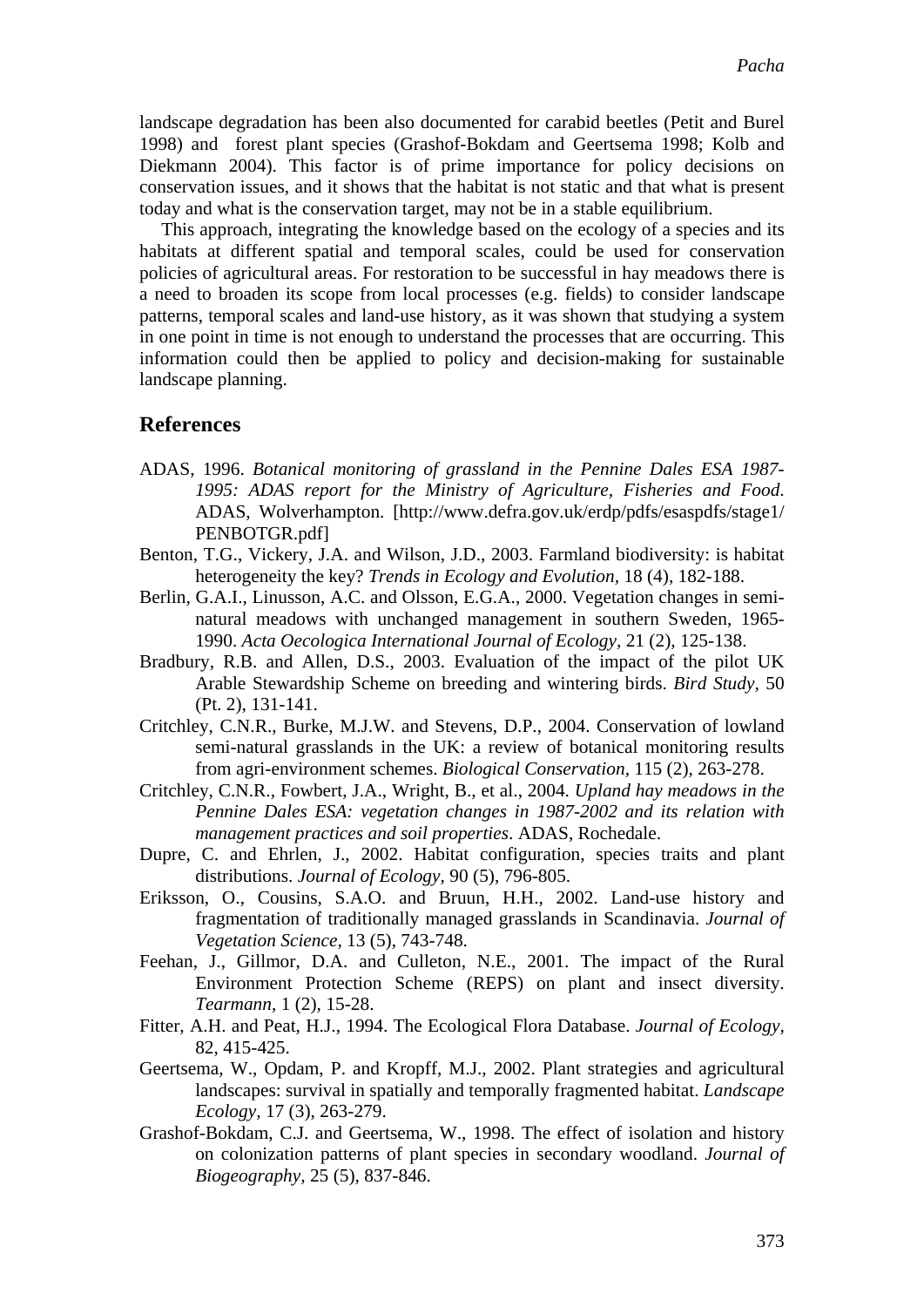Hanski, I., 1999. *Metapopulation ecology*. Oxford University Press, Oxford.

- Harrison, S. and Bruna, E., 1999. Habitat fragmentation and large-scale conservation: what do we know for sure? *Ecography,* 22 (3), 225-232.
- Hill, M.O., Mountford, J.O., Roy, D.B., et al., 1999. *Ellenberg's indicator values for British plants*. Institute of Terrestrial Ecology, Huntingdon. Technical annex bij: Measuring change in British vegetation (zie isn 973748)
- Hobbs, R.J. and Yates, C.J., 2003. Impacts of ecosystem fragmentation on plant populations: generalising the idiosyncratic. *Australian Journal of Botany,* 51 (5), 471-488.
- Kleijn, D., Berendse, F., Smit, R., et al., 2001. Agri-environment schemes do not effectively protect biodiversity in Dutch agricultural landscapes. *Nature,* 413 (6857), 723-725.
- Kleijn, D. and Sutherland, W.J., 2003. How effective are European agri-environment schemes in conserving and promoting biodiversity? *Journal of Applied Ecology,* 40 (6), 947-969.
- Kolb, A. and Diekmann, M., 2004. Effects of environment, habitat configuration and forest continuity on the distribution of forest plant species. *Journal of Vegetation Science,* 15 (2), 199-208.
- Krahulec, F., Skalova, H., Herben, T., et al., 2001. Vegetation changes following sheep grazing in abandoned mountain meadows. *Applied Vegetation Science,* 4 (1), 97-102.
- Nagelkerke, C.J., Verboom, J., Van den Bosch, F., et al., 2002. Time lags in metapopulation responses to landscape change. *In:* Gutzwiller, K.J. ed. *Applying landscape ecology in biological conservation*. Springer Verlag, New York, 330-354.
- Opdam, P., Verboom, J. and Pouwels, R., 2003. Landscape cohesion: an index for the conservation potential of landscapes for biodiversity. *Landscape Ecology,* 18 (2), 113-126.
- Opdam, P. and Wiens, J.A., 2002. Fragmentation, habitat loss and landscape management. *In:* Norris, K. and Pain, D. eds. *Conserving bird biodiversity: general principles and their application*. Cambridge University Press, Cambridge, 202-223. Conservation Biology no. 7.
- Ouborg, N.J., 1993. Isolation, population size and extinction: the classical and metapopulation approaches applied to vascular plants along the Dutch Rhinesystem. *Oikos,* 66, 298-308.
- Petit, S. and Burel, F., 1998. Effects of landscape dynamics on the metapopulation of a ground beetle (Coleoptera, Carabidae) in a hedgerow network. *Agriculture Ecosystems and Environment,* 69 (3), 243-252.
- Poschold, P., Kiefer, S., Trankle, U., et al., 1998. Plant species richness in calcareous grasslands as affected by dispersability in space and time. *Applied Vegetation Science,* 1, 75-90.
- Preston, C.D., Pearman, D.A. and Arnold, H.R., 2002. *New atlas of the British and Irish flora: an atlas of the vascular plants of Britain, Ireland, the Isle of Man and the Channel Islands*. Oxford University Press, Oxford.
- Rodwell, J.S., 1991. *Woodlands and scrub*. Cambridge University Press, Cambridge. Met lit. opg. en index
- Rodwell, J.S., 1993. *Grasslands and montane communities*. Cambridge University Press, Cambridge. Met lit opg. en index